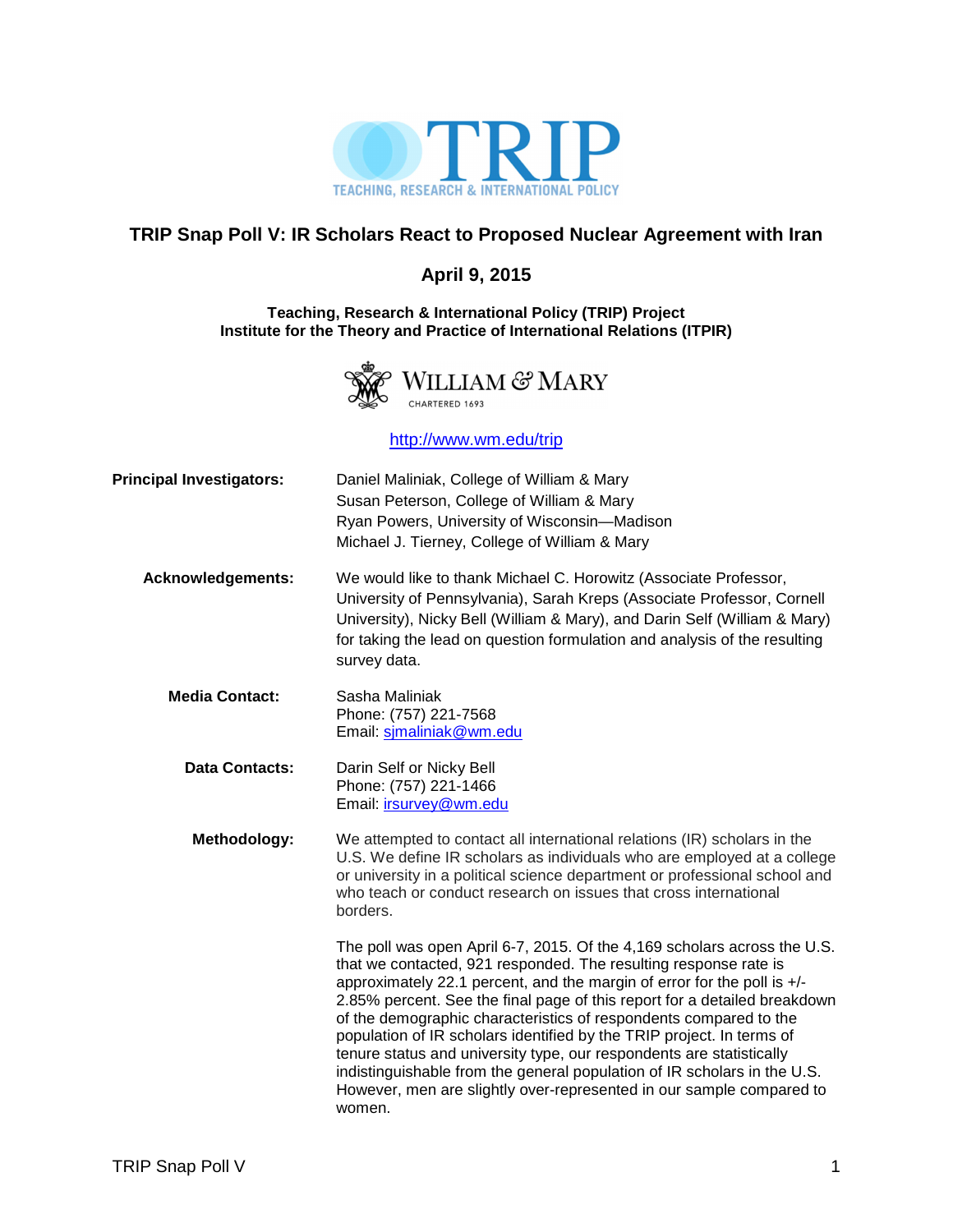## **Introduction**

By Daniel Maliniak, Susan Peterson, Ryan Powers, and Michael J. Tierney

We are pleased to share the results of the fifth Teaching, Research, and International Policy (TRIP) Snap Poll. With support from the Carnegie Corporation of New York, we field Snap Polls several times a year. Our polls provide real-time data in the wake of significant policy proposals, during international crises, and on emerging foreign policy debates. In this poll, we asked about the proposed nuclear deal between the P5+1 and Iran, specifically the effects on regional stability, the likelihood of Iranian compliance, and the role of sanction threats in the negotiations. A related essay identifying some interesting patterns and raising new questions is published on ForeignPolicy.com.

### **How TRIP Snap Polls work**

TRIP Snap Polls survey all IR scholars in the United States. To be included in our sample, individuals must be employed at a U.S. college or university in a political science department or professional school and teach or conduct research on issues that cross international borders. To date we have identified 4,169 individuals who fit these criteria. The Snap Poll was open for 51 hours from 12:00am EST Monday, April 6 to 11:59pm PST Tuesday, April 7. In this poll, 921 scholars responded to at least one question, a response rate of approximately 22.1 percent with a margin of error of +/- 2.85%. The number of responses to each question is listed below. See the final page of this report for a detailed breakdown of the demographic characteristics of respondents compared to the population of IR scholars identified by the TRIP project. In terms of tenure status and university type, our respondents are statistically indistinguishable from the general population of IR scholars in the U.S. However, men are slightly overrepresented in our sample compared to women.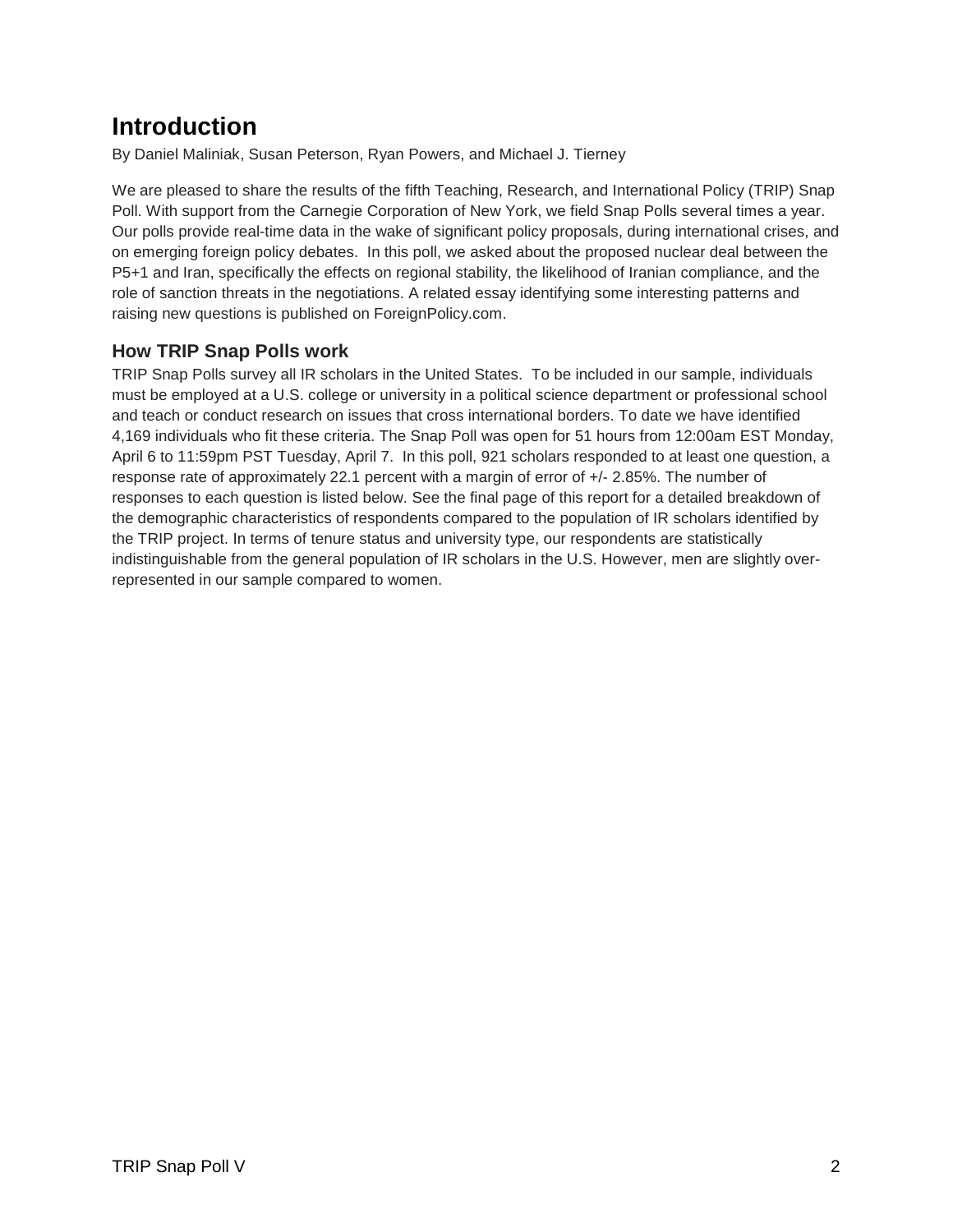### **Survey Results**

**Question 1:** What impact will the nuclear agreement signed by Iran and the P5+1, formally known as the Joint Comprehensive Plan of Action (JCPOA), have on regional stability in the Middle East?

| <b>Response Option</b> | Count | <b>Percent</b> |
|------------------------|-------|----------------|
| <b>Positive impact</b> | 641   | 69.83%         |
| <b>Negative impact</b> | 88    | 9.59%          |
| No impact              | 103   | 11.22%         |
| Don't know             | 86    | 9.37%          |

What impact will the nuclear agreement signed by Iran and the P5+1, formally known as the Joint Comprehensive Plan of Action (JCPOA), have on regional stability in the Middle East?



 $N = 918$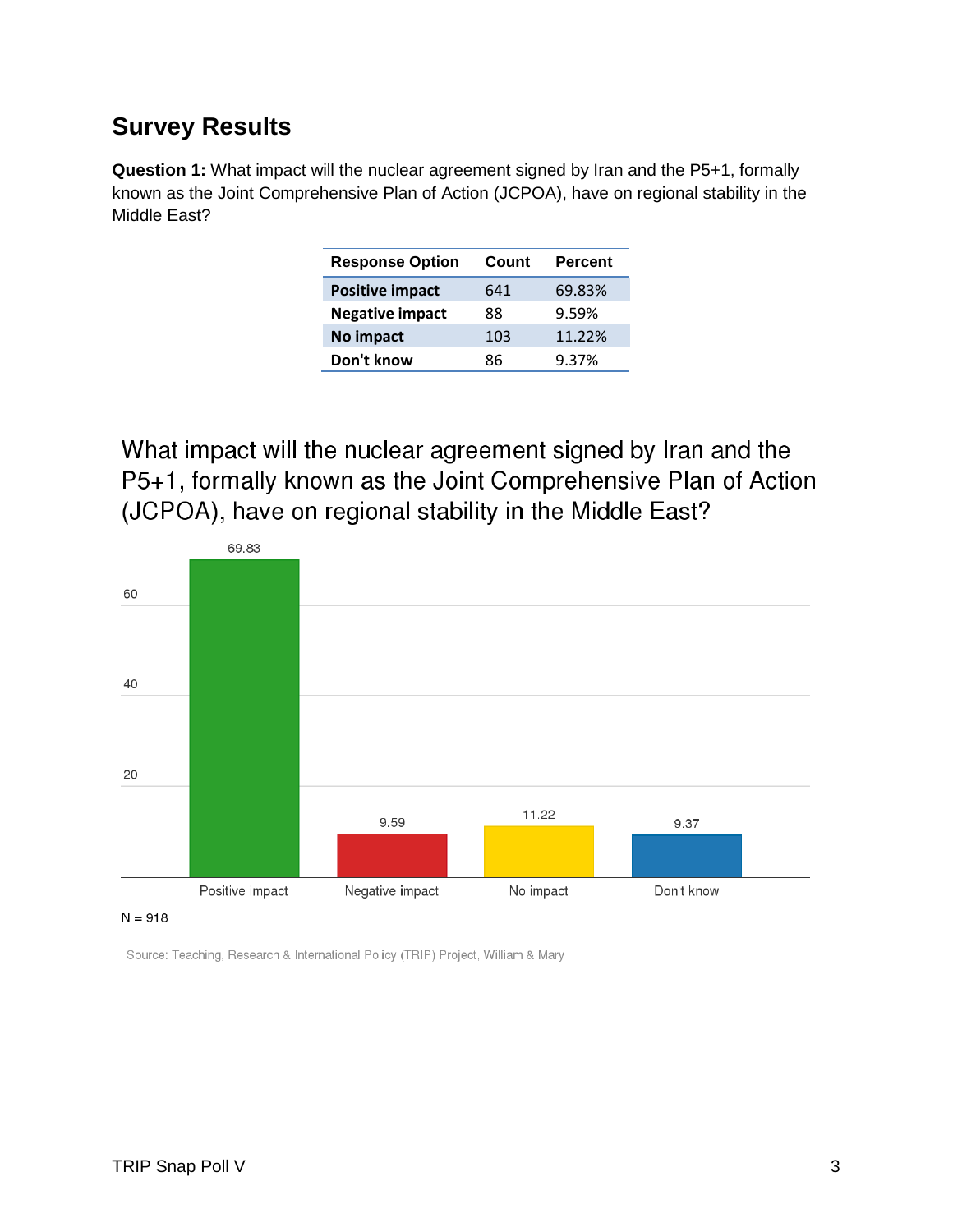**Question 2 (if answered "Positive impact" to Question 1):** Why do you believe the agreement will have a positive impact on regional stability in the Middle East? Please select all that apply.

| <b>Response Option</b>                                                          | Count | <b>Percent</b> |
|---------------------------------------------------------------------------------|-------|----------------|
| It decreases the likelihood that other states in the region will pursue nuclear |       |                |
| weapons                                                                         | 402   | 62.81%         |
| Other states in the region will become less assertive towards Iran              | 145   | 22.66%         |
| Iran will become less involved in conflicts in the region                       | 102   | 15.94%         |
| Iran will be less able to support terrorist organizations                       | 45    | 7.03%          |
| Other (please explain)*                                                         | 203   | 31.72%         |
| None of the above                                                               | 24    | 3.75%          |

\* Answers written into the "Other" response option highlighted three lines of reasoning for believing the deal will have a positive impact. One was that improved U.S.-Iranian relations would reduce the risk of foreign involvement in the region. Another was greater Iranian integration into regional and international communities. Also cited was the positive impact on Iran's domestic political and economic situation.

## Why do you believe the agreement will have a positive impact on regional stability in the Middle East?

If answered "positive impact" to "What impact will the nuclear agreement signed by Iran and the P5+1, formally known as the Joint Comprehensive Plan of Action (JCPOA), have on regional stability in the Middle East?"



Select all that apply.

#### $N = 640$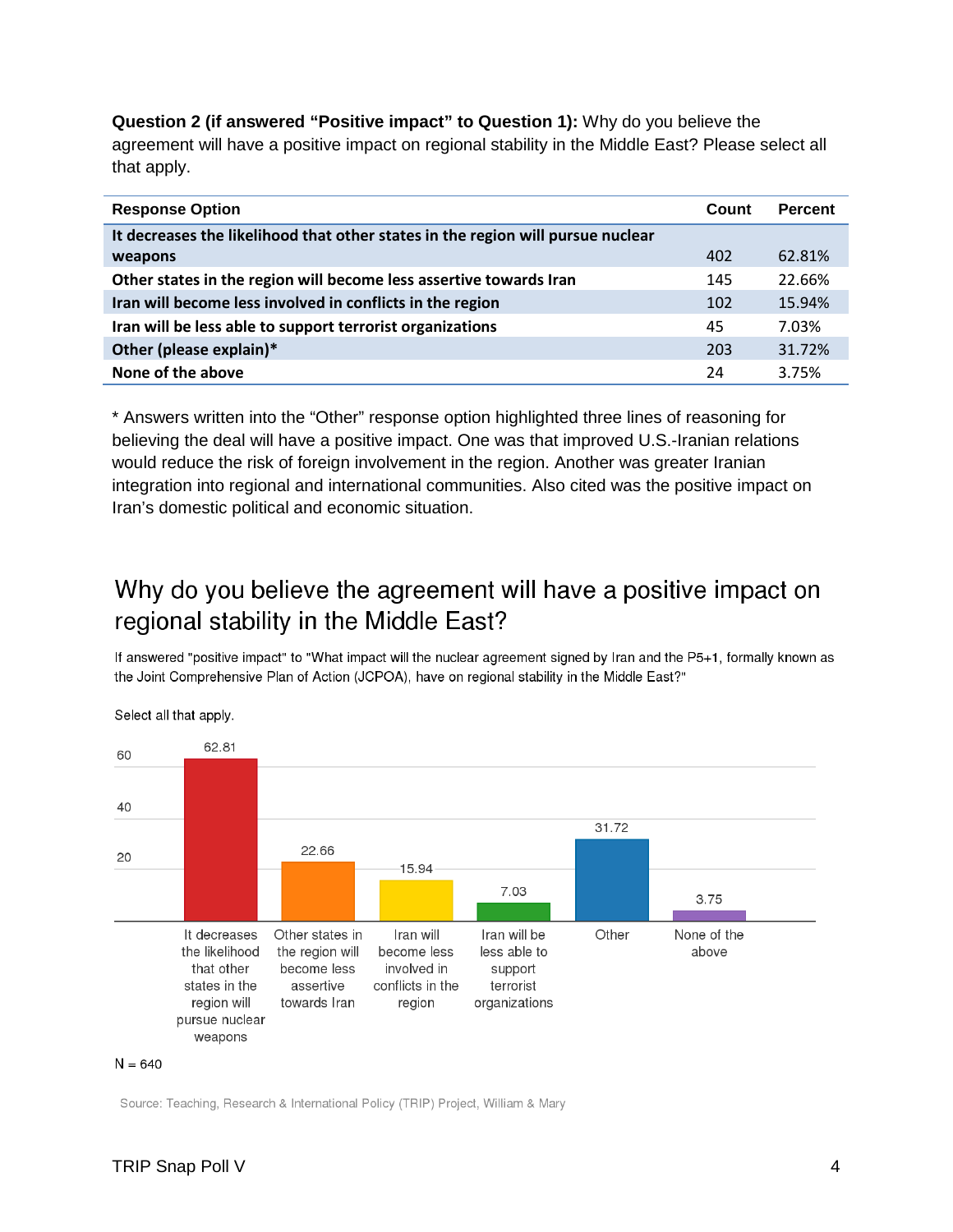**Question 3 (if answered "Negative impact" to Question 1):** Why do you believe the agreement will have a negative impact on regional stability in the Middle East? Please select all that apply.

| <b>Response Option</b>                                                          | Count          | <b>Percent</b> |
|---------------------------------------------------------------------------------|----------------|----------------|
| It increases the likelihood that other states in the region will pursue nuclear |                |                |
| weapons                                                                         | 69             | 78.41%         |
| Iran will be more able to support terrorist organizations                       | 45             | 51.14%         |
| Iran will become more involved in conflicts in the region                       | 43             | 48.86%         |
| Other states in the region will become more assertive towards Iran              | 40             | 45.45%         |
| Other (please explain)                                                          | 17             | 19.32%         |
| None of the above                                                               | $\overline{2}$ | 2.27%          |

## Why do you believe the agreement will have a negative impact on regional stability in the Middle East?

If answered "negative impact" to "What impact will the nuclear agreement signed by Iran and the P5+1, formally known as the Joint Comprehensive Plan of Action (JCPOA), have on regional stability in the Middle East?"

78.41 60 51.14 48.86 45.45 40 20 19.32  $2.27$ It increases Iran will be Iran will Other states in Other None of the the likelihood more able to become more the region will above that other involved in become more support states in the terrorist conflicts in the assertive region will organizations region towards Iran pursue nuclear weapons

Select all that apply.

#### $N = 88$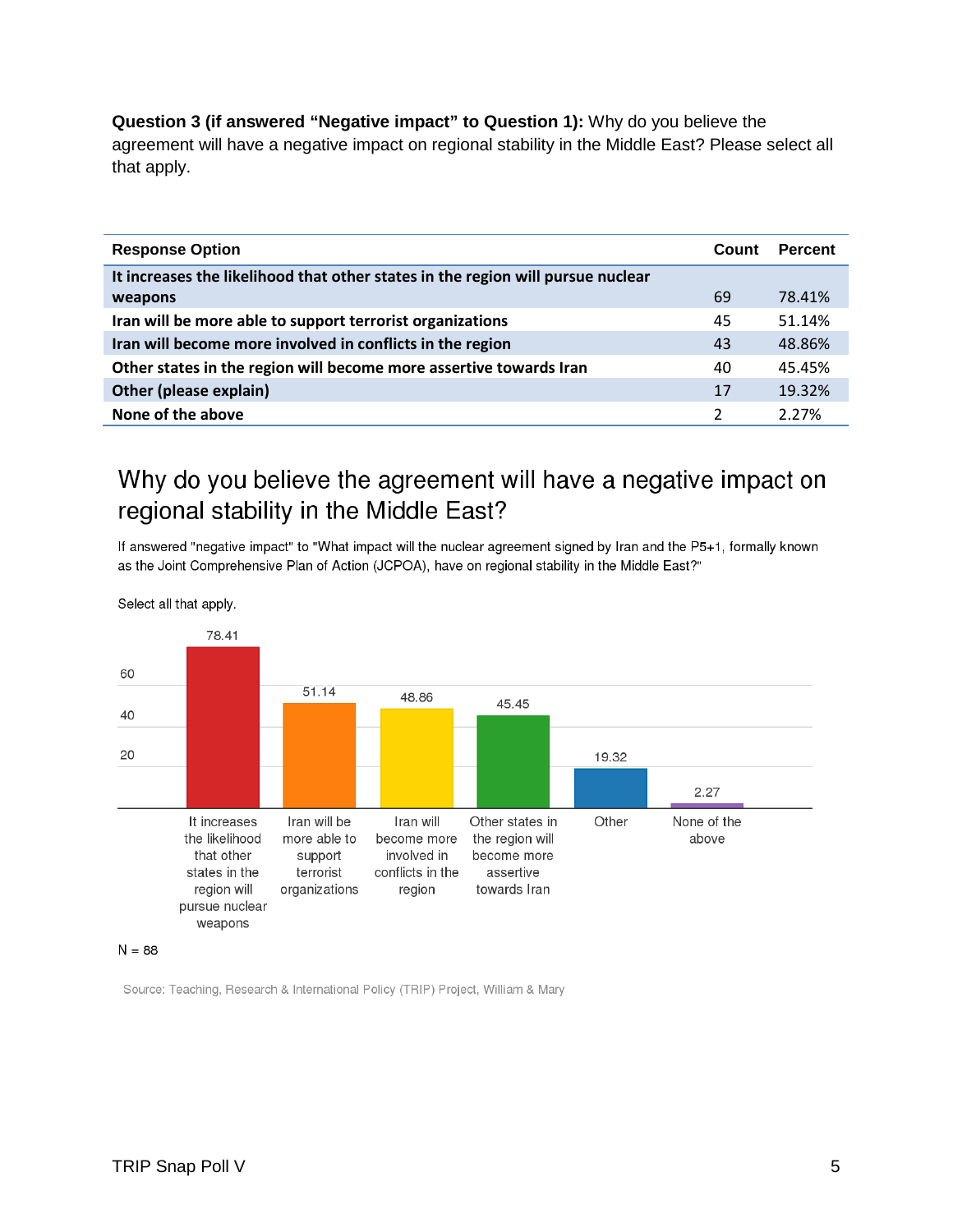**Question 4:** With which of the following obligations specified in the agreement do you believe Iran will fully comply? Please select all that apply.

| <b>Response Option</b>                                                    | Count | <b>Percent</b> |
|---------------------------------------------------------------------------|-------|----------------|
| Allowing IAEA inspections of nuclear facilities and uranium supply chains | 591   | 64.31%         |
| Limiting uranium enrichment                                               | 549   | 59.74%         |
| Shipping spent nuclear fuel out of Iran                                   | 393   | 42.76%         |
| None of the above                                                         | 92    | 10.01%         |
| Don't know                                                                | 124   | 13.49%         |

## With which of the following obligations specified in the agreement do you believe Iran will fully comply?



Select all that apply.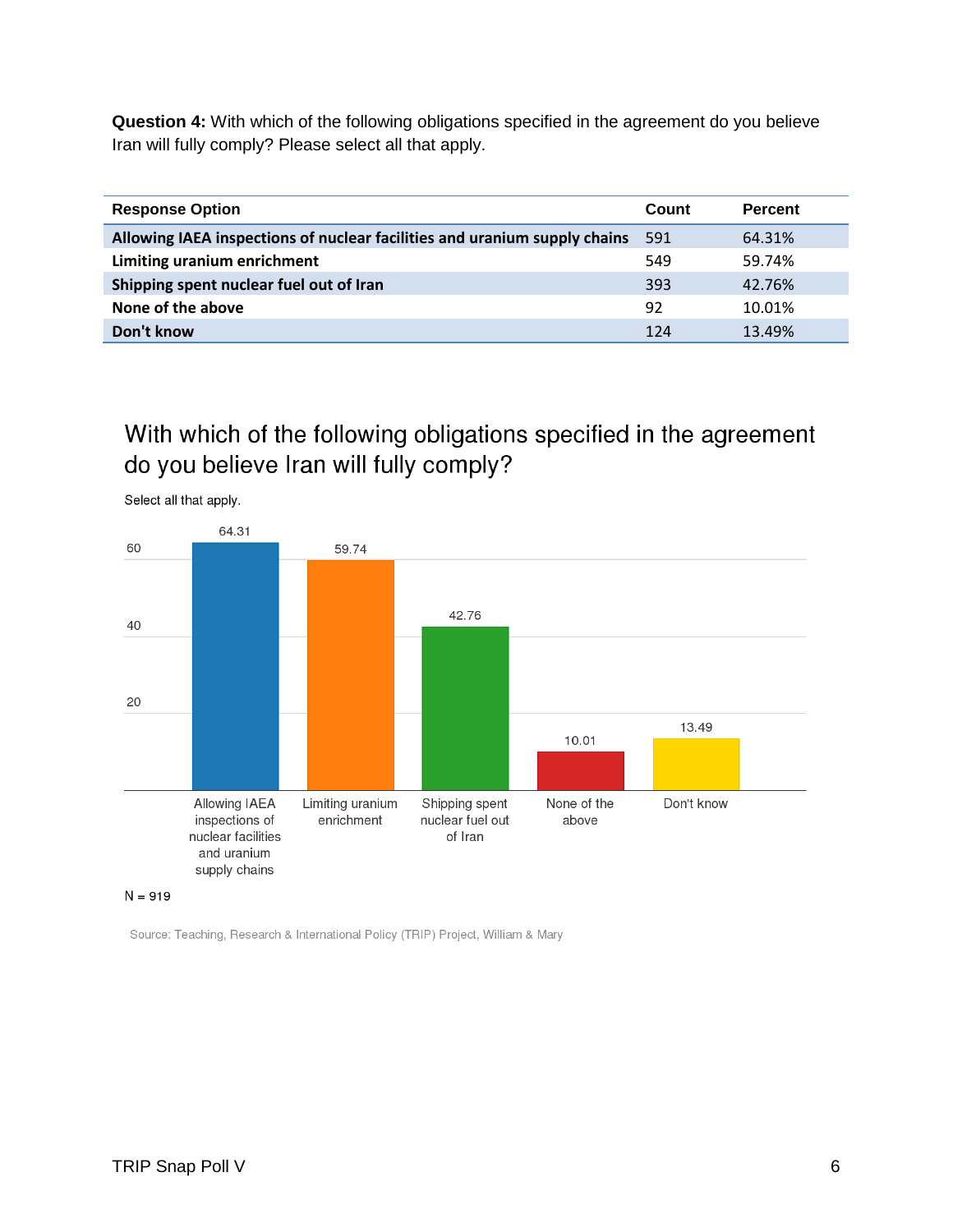**Question 5:** Would Iran have accepted the agreement if the Obama administration had threatened to increase sanctions in the absence of an agreement?

| <b>Response Option</b> | Count | Percent |
|------------------------|-------|---------|
| Yes                    | 152   | 16.54%  |
| Nο                     | 449   | 48.86%  |
| Don't know             | 318   | 34.60%  |

Would Iran have accepted the agreement if the Obama administration had threatened to increase sanctions in the absence of an agreement?



 $N = 919$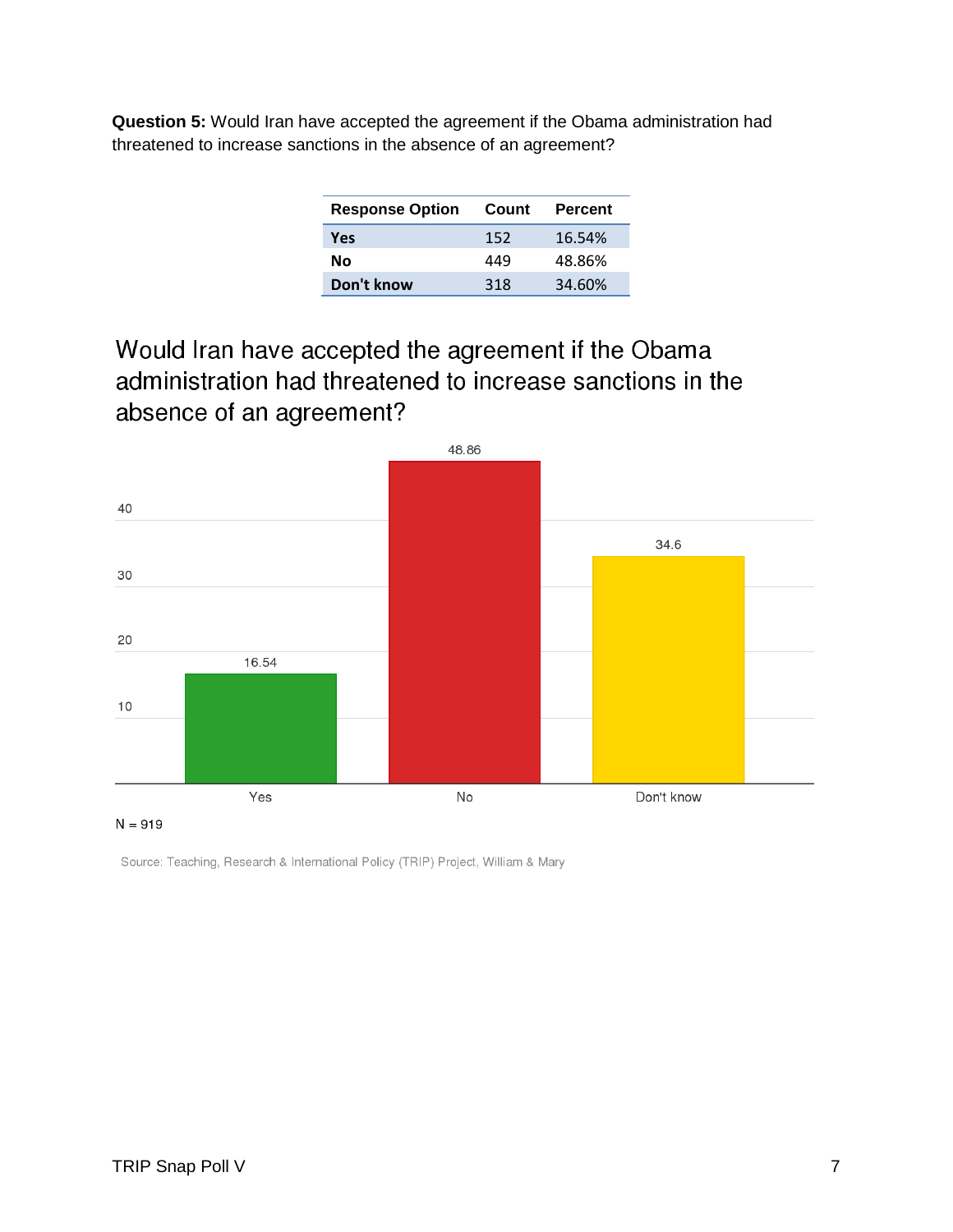**Question 6 (if answered "Yes" to previous question):** Would Iran have agreed to more concessions in the JCPOA if the Obama administration had threatened to increase sanctions in the absence of an agreement?

| <b>Response Option</b> | Count | Percent |
|------------------------|-------|---------|
| <b>Yes</b>             | 42    | 27.63%  |
| Nο                     | 77    | 50.66%  |
| Don't know             | 33    | 21.71%  |

## Would Iran have agreed to more concessions in the JCPOA if the Obama administration had threatened to increase sanctions in the absence of an agreement?

If answered "yes" to "Would Iran have accepted the agreement if the Obama administration had threatened to increase sanctions in the absence of an agreement?"



#### $N = 152$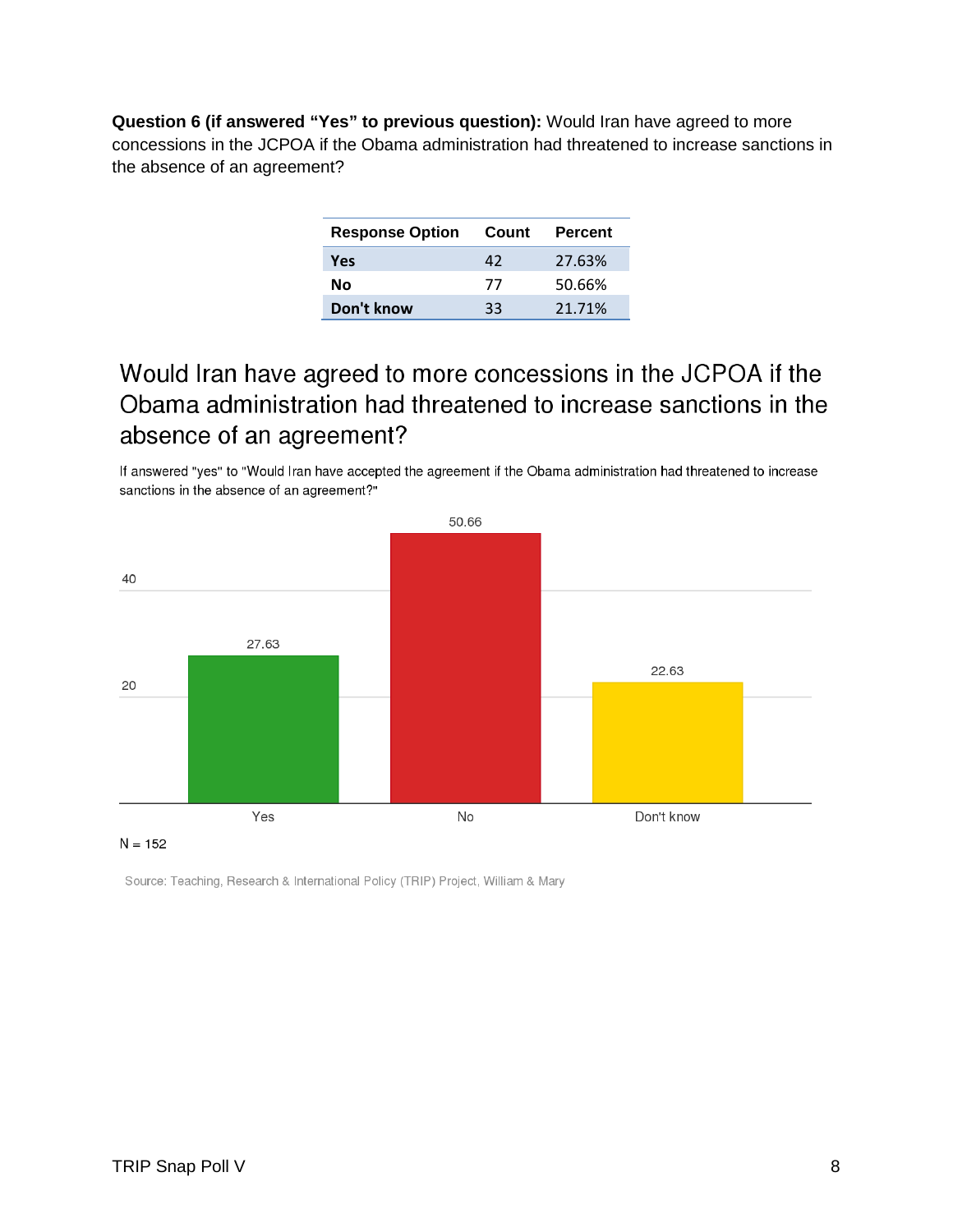**Question 7:** Does the agreement give international inspectors sufficient ability to monitor Iranian compliance?

| <b>Response Option</b> | Count | Percent |
|------------------------|-------|---------|
| Yes                    | 526   | 57.11%  |
| Nο                     | 113   | 12.27%  |
| Don't know             | 282   | 30.62%  |

Does the agreement give international inspectors sufficient ability to monitor Iranian compliance?



 $N = 921$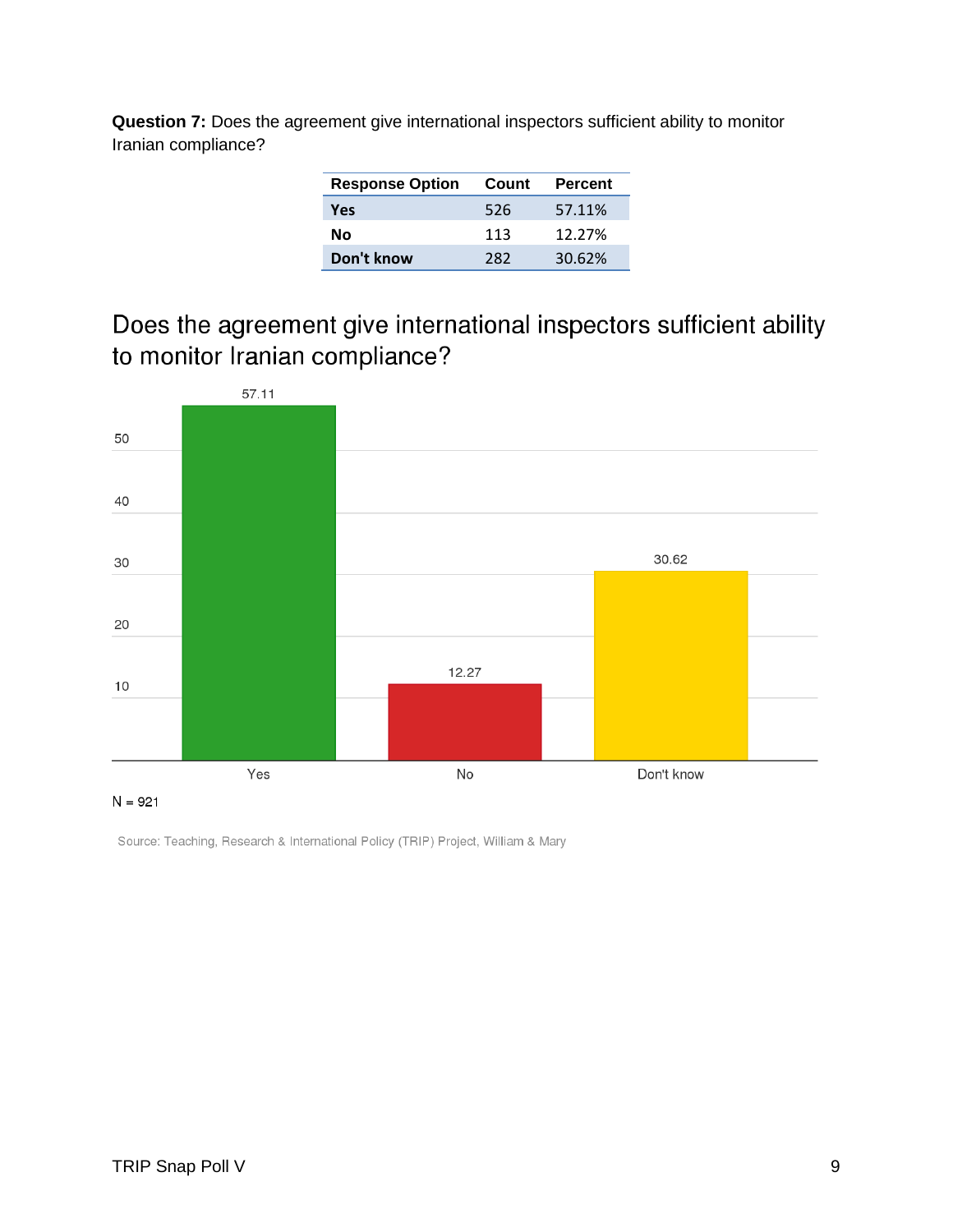**Question 8:** If a future U.S. president were to unilaterally withdraw from the agreement, would that increase, decrease, or have no effect on the likelihood of Iran renewing its nuclear weapons program?

| <b>Response Option</b> | Count | <b>Percent</b> |
|------------------------|-------|----------------|
| <b>Increase</b>        | 779   | 84.77%         |
| <b>Decrease</b>        | 21    | 2.29%          |
| Have no effect         | 79    | 8.60%          |
| Don't know             | 40    | 4.35%          |

If a future U.S. president were to unilaterally withdraw from the agreement, would that increase, decrease, or have no effect on the likelihood of Iran renewing its nuclear weapons program?